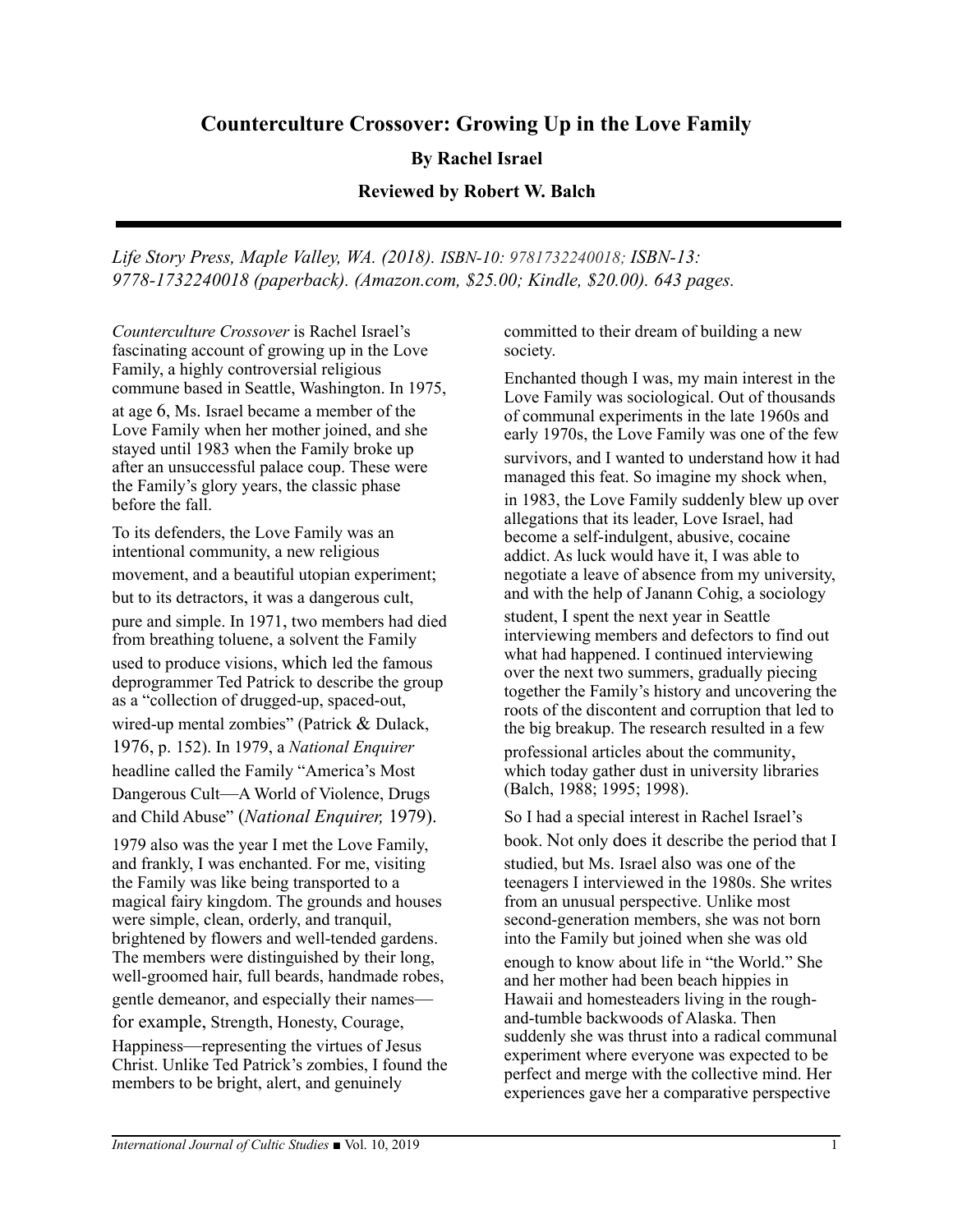that enabled her to remain an observer even as she came to embrace the Family's belief system.

Secretly, she kept a diary as a way of maintaining her identity apart from the group, and this, too, helped keep her in an observer mode.

Although Ms. Israel writes mainly from memory, her memory is good. Aside from discrepancies in numbers, such as population estimates, which sometimes vary greatly, $<sup>1</sup>$  $<sup>1</sup>$  $<sup>1</sup>$  her</sup> recollections are quite consistent with my data. She began recording her memories shortly after she left the community, and she has been careful to verify and supplement them by interviewing many of the adults who played significant roles in her life, and also many of her peers. Dating events proved as difficult for her as it was for me because the Family didn't believe in time, only the present; so members' memories of dates and time sequences were foggy. However, Ms. Israel identifies approximate dates by determining when events happened in relation to the annual Rainbow Gathering, a counterculture festival that Family members had been attending since the first Gathering in 1972. Unlike so many authors of cult memoirs, Ms. Israel does not fictionalize quotations from decades-old conversations, but quotes only from her interviews. Most of the names she uses are members' actual Family names, though she does resort to pseudonyms in a few sensitive cases.

Her book is not simply a memoir, but also a study of the group's history, culture, social organization, and inner dynamics. Her intent is not to justify or condemn, but to make sense of her own experiences by understanding the group that consumed the formative years of her life. Her analysis draws from sociology and psychology, and from historical studies of nineteenth-century communal societies, particularly Oneida. She views the Love Family not as a cult, but as an heir to America's long history of radical social experiments. Given that former members remain bitterly divided over

what really caused the big breakup, her objectivity is impressive.

The first three chapters describe Ms. Israel's early life as a hippie girl, the events leading to her mother's decision to join the Family, and her culture shock upon entering this strange new world. She was immediately separated from her mother and would see her again only rarely. When she did, she was bewildered and dismayed to find that her mother had transformed from an assertive, self-reliant woman into a meek, submissive follower.

<span id="page-1-3"></span><span id="page-1-2"></span>Ms. Israel had entered a new society where the old rules no longer applied. The price of membership was steep—renouncing one's past, giving all assets to the Family, and working to cleanse one's mind of all negative thoughts and emotions. It was a society without clocks, watches, radios, televisions, phones, books, magazines, or newspapers, where "the World" was an illusion and the present was all that mattered.<sup>[2](#page-1-1)</sup> The Family was an insular, selfcontained society in which, thanks to donations from new members, nobody needed a worldly job. It was a society without moms and dads or birthdays or personal possessions; a society without privacy where all activities were group activities, and eight to 20 people shared a house or a yurt—hence, Ms. Israel's difficulty keeping a diary. Her diary was not just a possession, but a symbol of herself as an independent being. Soon the outside world would seem strange, banal, and threatening.

I was happy to see that Ms. Israel mentions one of my favorite images of Love Family communal life. One day while visiting the Family ranch, I needed to relieve myself and was directed to an attractive cedar-shake outhouse just off the trail. Much to my chagrin, the outhouse turned out to be a three-sided affair with three holes and no partitions, all facing out to the trail. To be bothered by this was to be *self*conscious, and in the Love Family the ideal was to have no sense of self at all. If a beautiful

<span id="page-1-0"></span> $<sup>1</sup>$  $<sup>1</sup>$  $<sup>1</sup>$ For example, Ms. Israel claims the Love Family had 600 members, whereas I estimated 300 at its largest point. I suspect her estimate includes</sup> low-ranking members who dropped out before the breakup in 1983.

<span id="page-1-1"></span><sup>&</sup>lt;sup>[2](#page-1-3)</sup> The Family eventually bought two televisions, one for Love's house and one for the ranch; but their use was tightly controlled.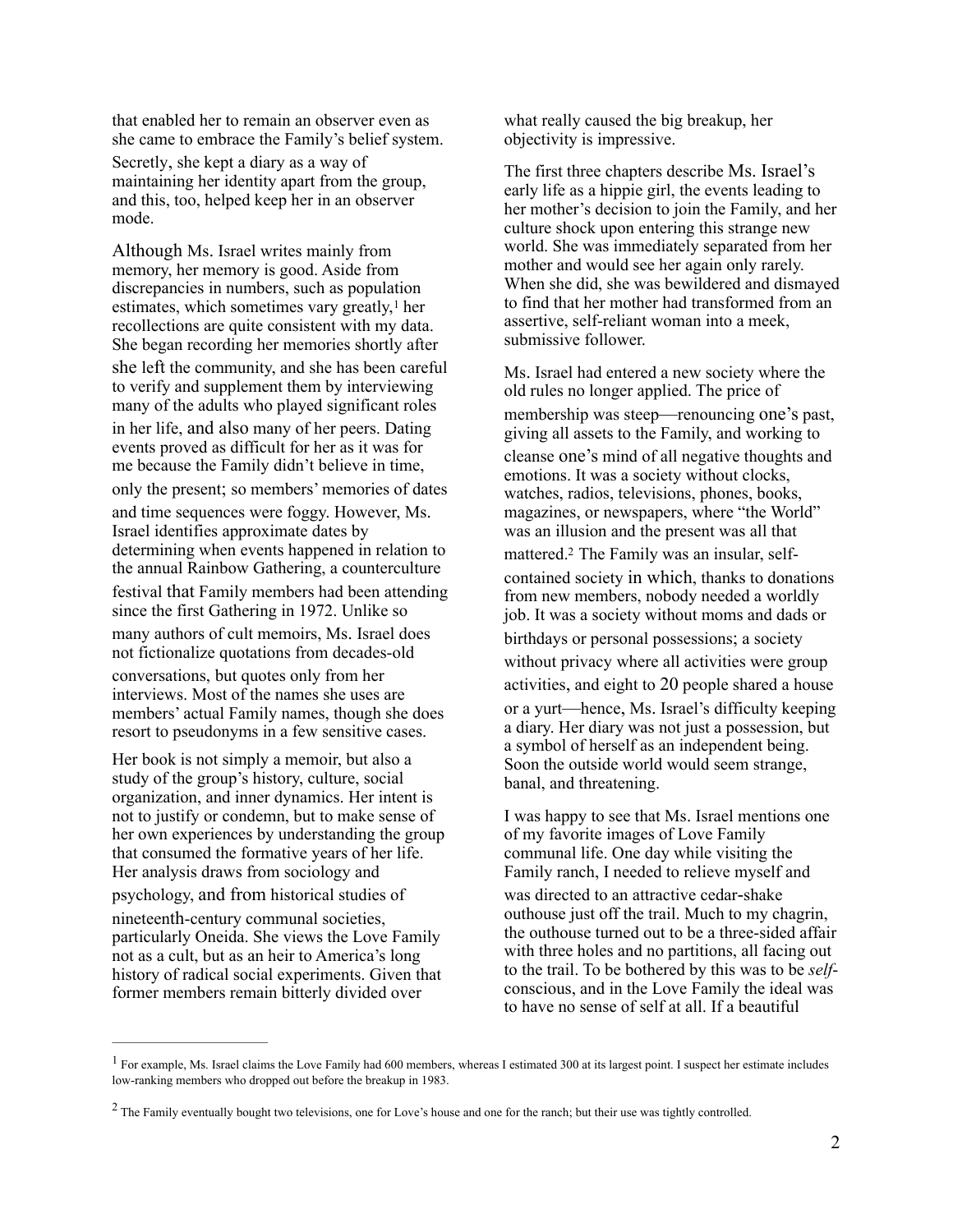"sister" were to sit down next to me, I should be happy to see her because she is me and I am her and we are One.

The idea of being One was fundamental to the Family's belief system. Love taught that we are all One with God and One with each other, but that people in the World have been blinded to this truth by Satan. Satan was seen as the spirit of separation that keeps us from loving each other, building positive relationships, and living together harmoniously. By rejecting Satan and the World, and living in perfect agreement, the Love Family could create Heaven on Earth where members would live forever in their physical bodies.

These ideas grew out of an LSD vision experienced by Paul Erdmann, then 27, in 1967 during the Summer of Love in San Francisco's Haight-Ashbury district. The following year, Erdmann returned to his hometown of Seattle and began attracting young hippie seekers who were inspired by his vision, absolute conviction, and willingness to take bold action. Other visions followed, including one that revealed Erdmann's true name, Love. Before long, Love transformed his amorphous ideas into a simple but coherent belief system based on the Old and New Testaments of the Bible. Together, Love and his followers were the resurrected body of Jesus Christ. They were the true Israelites, called by God to build New Jerusalem. In recognition of their Israelite identities, they all took the surname Israel. The key to their success was to *be* Jesus Christ by living as One.

However, Oneness did not mean social equality. The Love Family was a patriarchal kingdom believed to reflect a divine hierarchy symbolized by a golden pyramid. At its apex was Love, who had absolute authority as the King of Israel. He had complete control over who joined, who was baptized, who got a virtue name, how money was allocated, where members lived, whom they had sex with, and who got kicked out. The Family's small size and communal structure gave Love enormous freedom to micromanage daily life, which he did virtually every day. Ms. Israel portrays Love as the object of slavish devotion, an attitude that he promoted by

constantly being attuned to and managing the collective mood.

Assisting Love were the elders. These were men with virtue names handpicked for their commitment to community ideals, leadership ability, and, most of all, their devotion to Love. Each elder and his "elder lady" supervised a household that consisted of up to 20 people sharing a house or yurt. The next tier included all other baptized members with virtue names. Together the "virtues" made up the core of the Family. At the bottom of the pyramid was a servant class that consisted of newer members such as Ms. Israel and her mother. They were identified by Hebrew names chosen from the Bible.

Within each stratum of the hierarchy, women occupied a secondary position and were expected to bow to men and do their bidding. On one of my early visits, I was chatting with an elder in his house when another elder man walked in and joined the conversation. Although the elder lady was busy cooking, folding laundry, and feeding a baby, the man said to her, without so much as a glance, "Charity, will you give me a braid?" The elder lady immediately dropped what she was doing and, without a word, proceeded to braid his hair while we, the men, continued to talk as if she weren't there.

As a young newcomer, Ms. Israel quickly realized that to fit in she had no choice but to go with the flow; so she watched what the members did and modeled her actions after theirs. Initially, she had been shocked at her mother's transformation, but soon she realized that she, too, had become meek and submissive.

So why did people such as Rachel's mother join the Family? Ms. Israel addresses this question in an excellent chapter, "Why Love? . . ." (Chapter 5), She finds that members came from very diverse backgrounds —rich and poor, good families and bad; but for the most part they were young hippies looking for communal alternatives to mainstream society but disillusioned by everything they had tried. That is, until they met the Love Family, which they often likened to "coming home" (p. 159).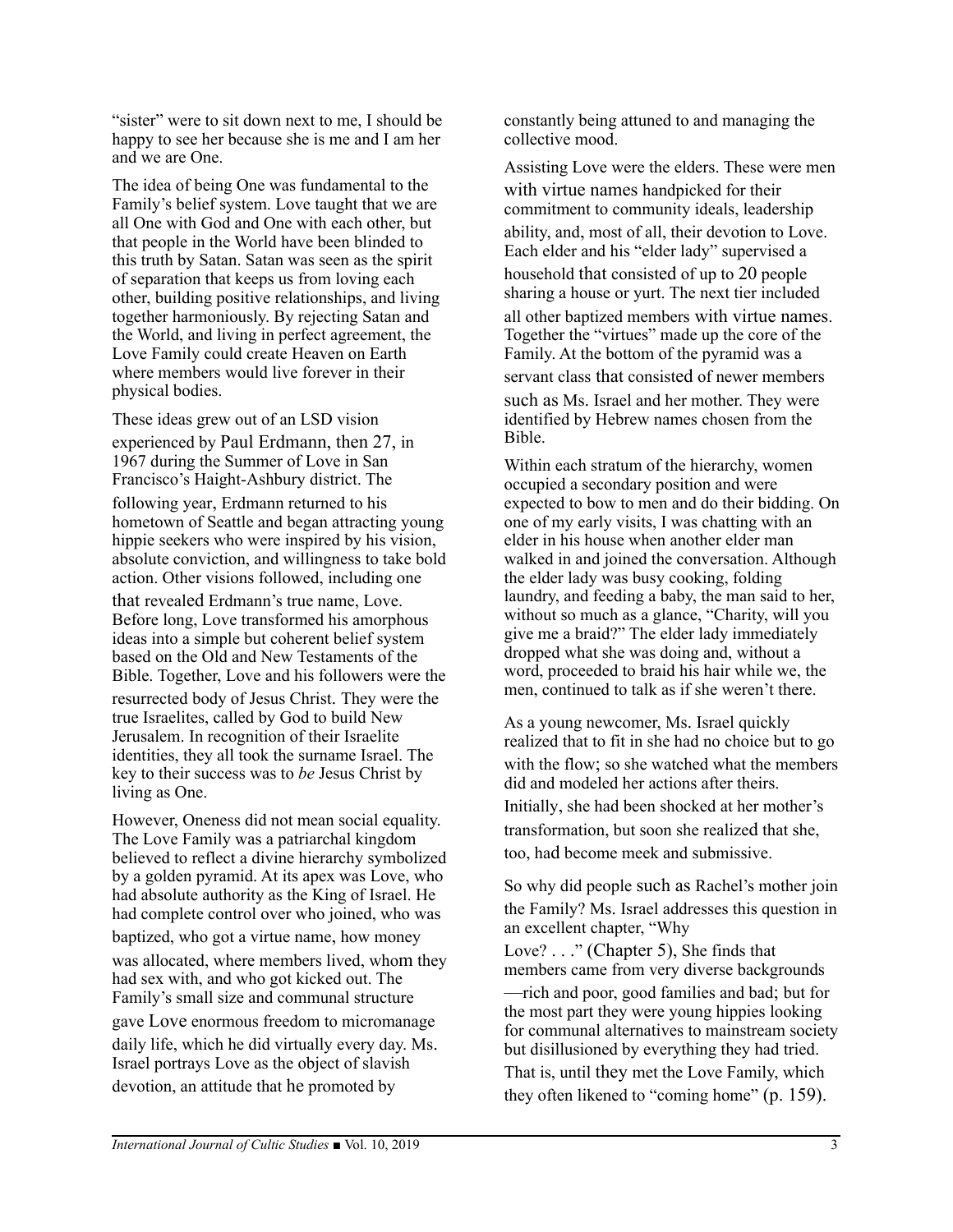By the time Ms. Israel's mother joined, the Family no longer needed to proselytize because "droves of people" (p. 156) from the counterculture were eager to join, even knowing that total submission was part of the deal.

Ms. Israel has no use for those who claim they were brainwashed, and she gives little attention to the issue. "They had all made the choice to be there in the first place and had willingly relinquished their autonomy," she writes (p. 611). This is an important observation. The Love Family's membership was self-selected, in that people chose to join because the Family offered something they wanted. They knew they would have to change and were willing to do so, or at least give it a try. Self-selection continued after members joined because turnover was high among the Hebrew names. At the same time, selection by the Family also occurred because not everyone who wanted to join was allowed to. The community effectively screened out free riders and people unlikely to adapt to the Family's culture.

The result of these selection processes was a membership ready and willing to go with the program, and Ms. Israel's book is peppered with examples of how Family beliefs and practices then facilitated the process. The core belief was "We are One," and there was enormous pressure to *be* One, to not have personal opinions or independent ideas. Individual thoughts were from Satan. Any negative comment would result in gentle admonishments to stay "positive" (p. 88), "take it up" (p. 89), or "brighten up" (p. 91); and members would be reminded that "thoughts create" (p. 88). If you continued to hold to an independent viewpoint, you would be labeled "dark" (p. 91) and subjected to gossip and ostracism. Given the rewards of membership —meaning, purpose, security, and a community of friends—the cost of leaving was simply too high. The result was constant self-monitoring and the suppression of contrary thoughts and feelings, which, in turn created an illusion of Oneness in the community. For those like Ms. Israel, who still harbored "separate thoughts" (p. 91), the appearance of unanimity fostered guilt: Why am I the only one who doesn't get it?

Marijuana and, in particular, psychedelic drugs were used to reinforce the Family's belief system. They were regarded as "sacraments" marijuana because it brought people together, and psychedelics because they produced visions. Visions were common and always discussed in meetings, where they were recounted in ways that confirmed Family beliefs, Love Israel's authority, or both. Of course, some people made up visions because there was such great pressure to have them, and those who didn't wondered why they didn't get it.

Ms. Israel and several of her peers were introduced to LSD when they were just 12 or 13 years of age. The occasion was an informal rite of passage, approved by Love and conducted by an elder acting as guide. The purpose of the LSD was to help the kids experience Love Israel's vision of the Oneness of all things. And Ms. Israel did have such a vision. Afterward, the idea of being One "no longer was just something I was being told; it was something I had experienced, something I had felt, that was very real, a way of thinking that was now part of my awareness" (p. 213).

Nonetheless, Ms. Israel struggled with questions. She wondered how everything could exist in the present and was confused about being eternal, especially after she learned about babies who had died in the community. (These deaths were never reported to authorities outside the Family.) But she quickly accepted Family beliefs, and she describes the blissful feeling of merging with the collective mind during Family gatherings. She felt safe and protected by a loving community. Yet at other times she found Family life to be "oppressive" (p. 146). For an escape, she liked to befriend new members who didn't know the rules yet because they would talk about the past and life in the outside world. "I craved my own mind," she says, adding that she would sneak off by herself "just to be alone" (p. 147). Her diary was perhaps her most significant way of maintaining her individuality. So secret was it that she wrote in a code that she had invented in case someone found it.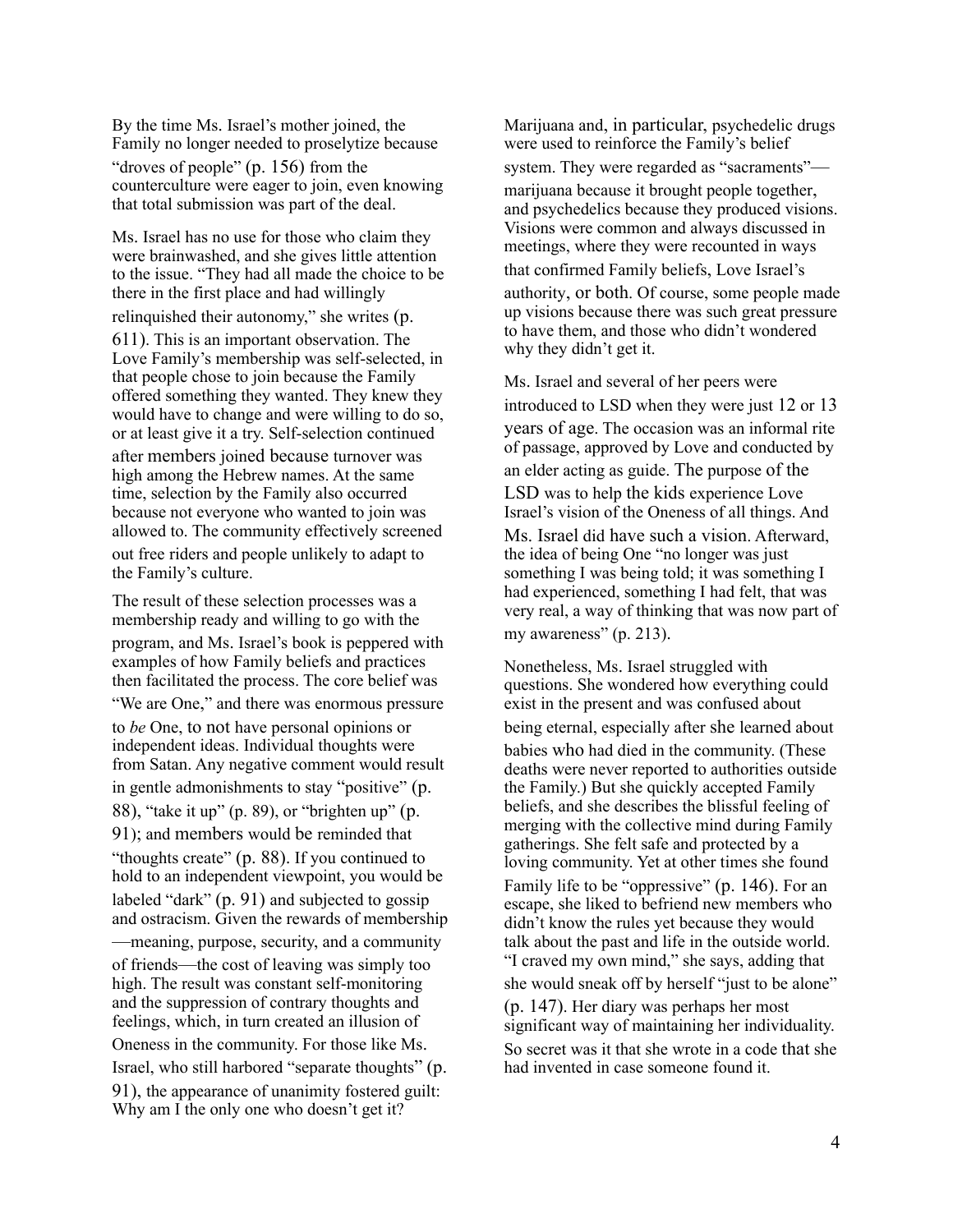If I have given the impression that Ms. Israel's book dwells on the matter of commitment, it is only because the subject is of great interest to me. In fact, she addresses a wide range of issues pertaining to communal survival. These include health and medicine, sexual relationships, parenting, education, the acquisition and allocation of resources, relationships with government agencies and other communities, and the roots of the discontent that ignited the breakup in 1983. Here I will touch on a few of these.

The chapter on medicine (Chapter 8) reveals the perils of trying to live without it. Since members were considered eternal, illness was an illusion, a state of mind resulting from negative thoughts. Ms. Israel describes a hepatitis outbreak, dubbed "yellow fever" (p. 427), that ravaged the community for months but went untreated except for prayer and herbal remedies (it also remained unknown to authorities). Later, Love did make a few compromises, such as allowing a member (conveniently, a dentist) to open a dental clinic at the Family ranch, but other forms of modern medicine remained off-limits, even as members got older and more women were getting pregnant.

The most interesting medical development was the emergence of otherwise devoted women who secretly violated both the prohibition against medical care and the agreement not to use artificial birth control. This was deviance at the highest level, primarily among the elder ladies, and it was abetted by some of the highest ranking women, who had access to vehicles required to get to a hospital. Their actions signaled a growing gap between ideal and reality that spread throughout the Family in the late 1970s and early 1980s.

The Family's belief in living in the present left it unprepared for the baby boom that began in the mid-1970s. Shared parenting was the ideal, but in reality, it didn't work well. Though every adult was expected to be a parent to every child, parenting styles varied greatly. And in any case, the burden fell on the women, particularly lowranking women and girls such as Ms. Israel and

her mother. But, as the author explains, the diffusion of responsibility often meant no responsibility, so children commonly went unsupervised. Paradoxically, in this world where having no self was paramount and individual

freedom was taboo, Ms. Israel was forced to become self-reliant and highly adaptable. She, like other kids, learned to work the system to her advantage (and, as I found, many adults did so, too). If she wanted to do something but was

afraid her elder lady might say *no*, she could bypass her by going directly to Love. As I found in my own research, the words "Love said" (p. 209) were perhaps the two most powerful words in the Love Family. She also learned which households to avoid, as the elders varied greatly in the latitude they granted to kids and the harshness of their punishments.

For a community based on total agreement, there was a surprising lack of consensus on the importance of education. The Family had its own school staffed by dedicated teachers, but Love put little value on formal education. Whereas the teachers wanted to expose kids to the world, Love and the Family conservatives wanted to protect them from it. Love had to

approve all reading material and, at least once, books deemed too worldly were burned. On my first visit to the Family in 1980, I noticed second-hand children's readers in which all references to conventional family roles and

worldly practices had been blacked out—not just words, but sentences and whole paragraphs

—making the stories unreadable. Classes followed no calendar or daily schedule and were frequently moved from one location to another. Science was "hit or miss" (p. 333). By conventional standards, Ms. Israel's education was clearly inadequate; after she left the Family, she would struggle in the mainstream educational system, as would her peers who also left.

Another source of conflict was polygamy. Love already had two wives, and he encouraged his elders to take additional wives, as well. Although the practice never caught on, it became a source of tension when Rachel's mother, beautiful but with a low-ranking Hebrew name, became a second wife. The first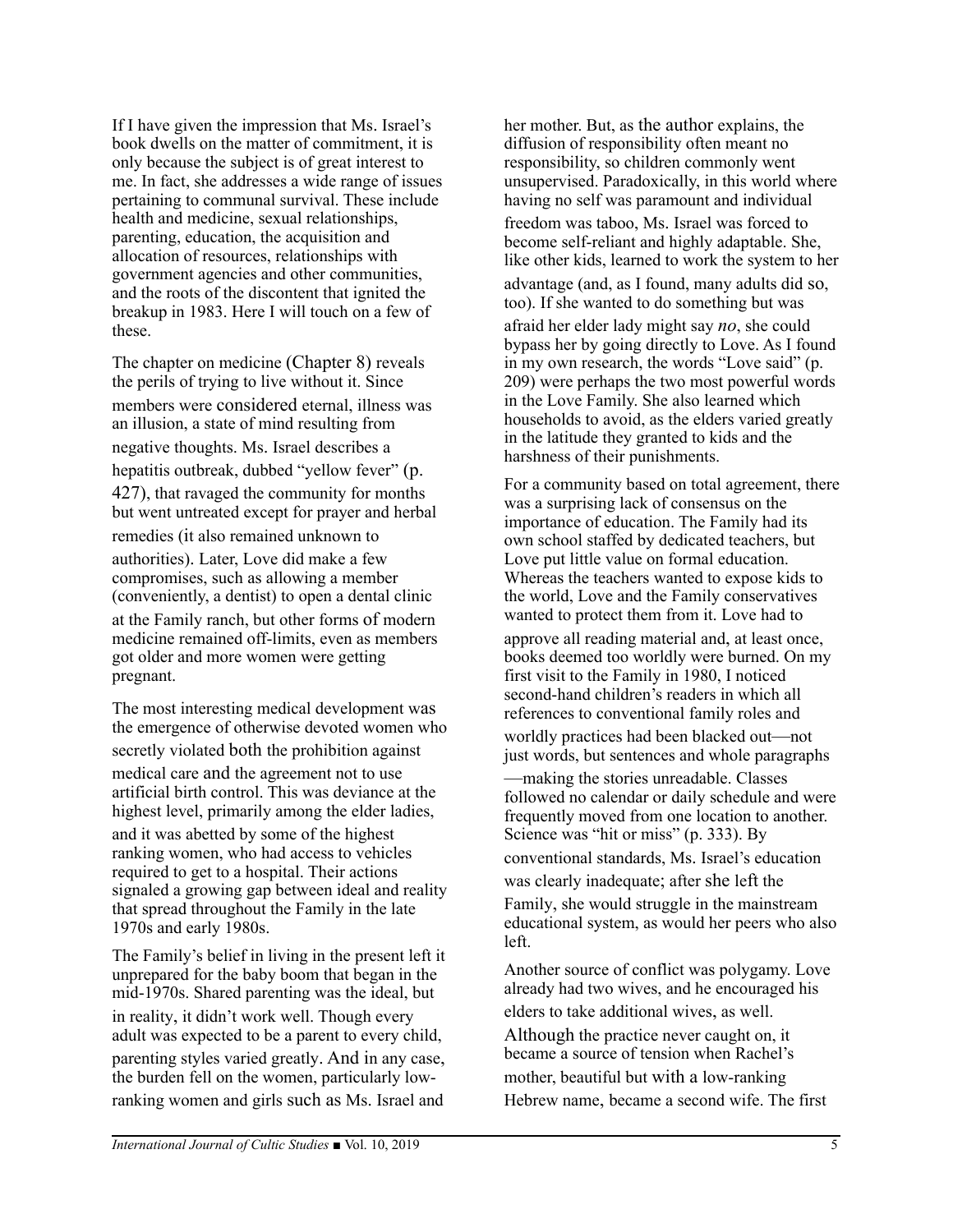wife, an elder lady, felt threatened; but having no choice except to submit, she took her anger out on Ms. Israel's mother's by ruining her reputation in the community. The result was such extreme ostracism that her mother, then pregnant with the elder's child, had to give birth alone. This was the ultimate insult in a community in which every birth was a joyous occasion attended by the whole Family.

The incident seems particularly vicious, especially for a group called the Love Family, but Ms. Israel sees it as just one of many signs that the Family's culture was breaking down. By the end of the 1970s, constraints were loosening and more and more people were breaking the rules. Women and girls started wearing makeup and Fresh Squeeze jeans, and the elder of Ms. Israel's household brought home a ham for dinner; newcomers weren't being screened; kids weren't being supervised; and Ms. Israel reports children as young as three or four being given omelets containing psychedelic mushrooms. She attributes these developments to strains caused by members suddenly having to get paying jobs to pay off Family debts. Most of the money went to Love, but workers were allowed keep a small amount for their households. Because some households were more successful than others, a divide developed between the haves and the have-nots, along with resentment on both sides.

The most serious problem was that Love Israel had become a cocaine addict with an extremely expensive habit. I would like to have seen more on this subject in the book because Love's addiction was the central concern driving the palace coup that led to the breakup in 1983. Love had created a belief system and social structure that made him the center of everything and gave him ultimate authority, and members were accustomed to his micromanaging their lives. For a while, the arrangement worked, but once cocaine appeared on the scene, Love became increasingly erratic, withdrawn, and eventually inaccessible. Without him, the Family lost its focus and cohesion. As more and more members began disregarding the rules, it became safe to talk about once-forbidden topics, such as why a respected elder lady, Dedication, had

defected. Frustrated by Love's bad business decisions but lacking control over Family finances, the elders secretly drafted a letter to Love accusing him of negligence and selfindulgence, and asking him to turn the leadership of the community over to them. When Love refused to budge, two principle elders decided to leave, and their departure precipitated the mass exit of 1983.

<span id="page-5-1"></span>The Love Family didn't disintegrate as many expected, but instead split into factions that continue to this day. The first but smaller faction consists of those who remained loyal to Love and now call themselves the Love Israel Family.<sup>[3](#page-5-0)</sup> Love quit using cocaine and moved the remnants of his following to the Family ranch, the only property that hadn't been lost in lawsuits brought by ex-members. Under a new name, the Love Israel Family, the community maintained its hierarchical structure and much of its old culture; but now its teenagers attended public school and the adults paid rent to live there. Outwardly the group looked much the same, but it could never muster the enthusiasm or collective energy of the glory days, and in 2004 mounting debts forced Love to sell the ranch. By the time Love died in 2016, the Family had been reduced to a handful of elderly members living in a single house, in addition to a few second-generation members who had given up communal life to live in the World.

Rather than dispersing, most defectors remained in the Pacific Northwest, primarily western Washington, where they constitute a relatively tight but nonexclusive network of friends and acquaintances, within which old Family cliques persist. A few still lead counterculture lives, but most have been reabsorbed by the World. For

Ms. Israel, meeting members she hadn't seen since the breakup was surreal. Now they had ordinary names and looked like anyone else in the World. Even their personalities were different.

After she left the Family, it took Ms. Israel about ten years before she decided to reconnect with either faction. For the second time in her young life, she spent much of this time in

<span id="page-5-0"></span> $3$  For information on this phase of Family history, see LeWarne, 2009.